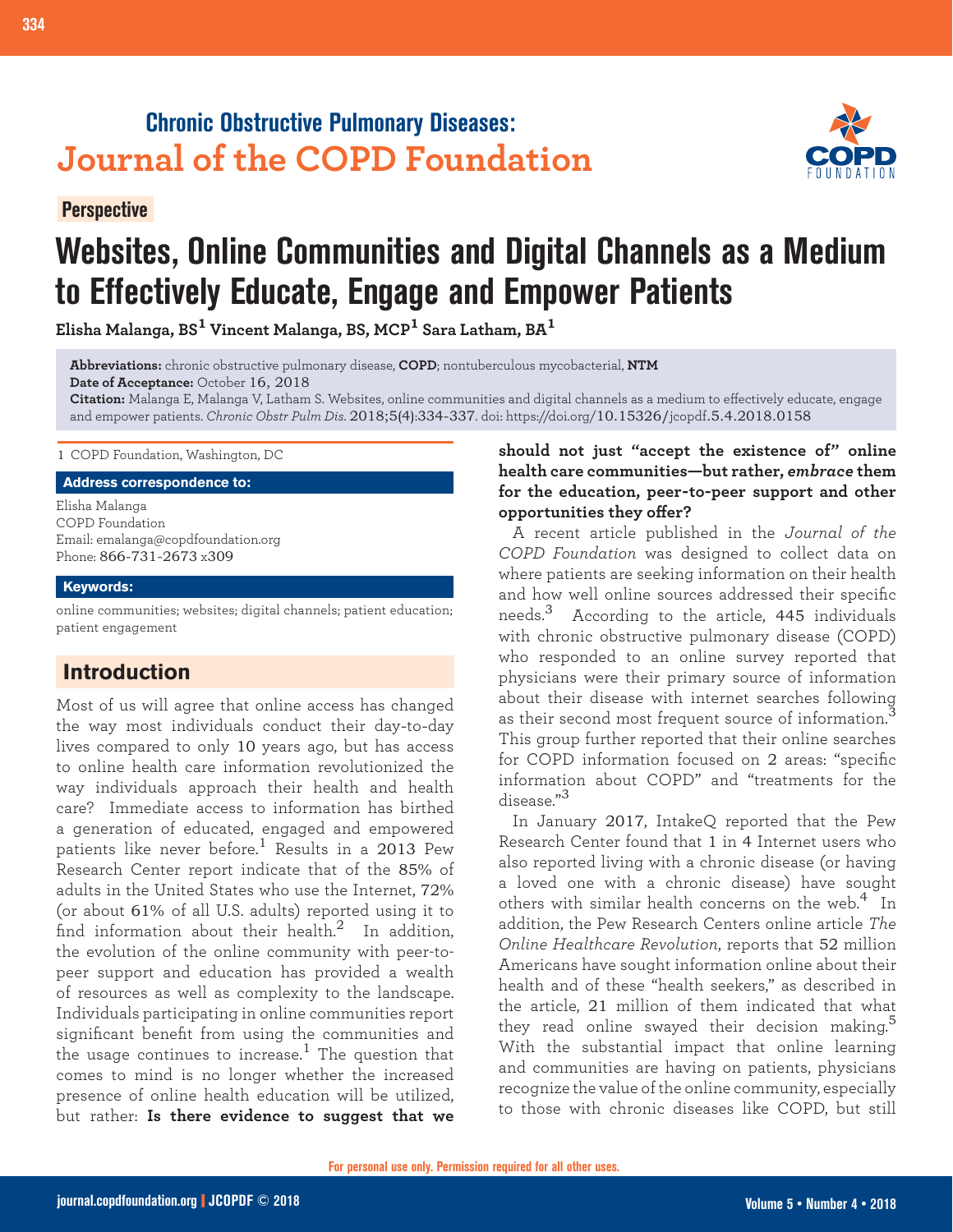remain concerned about the source and validity of the information.6 In addition, data privacy and ownership of online data has become a top concern for all online users.

The question of validity of sources has led to other questions not only about the source itself, but whether websites are updated regularly and how online communities are monitored and moderated. Various entities including industry, for-profit companies and advocacy organizations including the COPD Foundation, have developed online tools and interactive websites to address the increasing desire for quality online engagement. The breadth of information can be overwhelming and begs the question how does a patient with a chronic illness like COPD choose the right online information source and community?

The COPD Foundation struggled with this question and in 2014, after extensive research and input from our community of patients, caregivers, physicians and internal staff, launched COPD360social, an online community and *home* for individuals with COPD, their families, caregivers and health care providers. In 2016, in response to an unmet need in the bronchiectasis and nontuberculous mycobacterial (NTM) community, the COPD Foundation launched BronchandNTM360social, which includes the same framework, features and capabilities detailed in the context of COPD360social below.

To facilitate the goal of making COPD360social usable and efficient, the COPD Foundation chose to integrate COPD360social directly into the COPD Foundation website, providing users seamless access to all COPD Foundation resources and interactive community features. The website has features to search content by topics and dynamically publish information useful to the community on a regular basis. This functionality aims to provide an engaging, interactive and complete user experience. Current membership includes more than 35,000 members from 139 countries with more than 65% of the community comprised of individuals personally impacted by COPD by virtue of being a patient, caregiver, friend or family member (Table 1). Interestingly, prior to the launch of the online community, 80% of all registered members to the Foundation website were health care providers registering for access to educational materials. With the inception of the online community, patients and those within their circle now had a reason to register to gain access not merely to content but

## **Table 1. COPD360social Registration Statistics<sup>a</sup>**

| <b>Users</b>                                                                | <b>Registered Percentage</b><br>of Users | <b>User Category</b>                       |
|-----------------------------------------------------------------------------|------------------------------------------|--------------------------------------------|
| 2016                                                                        | 6.48%                                    | Caregiver                                  |
| 9930                                                                        | 31.93%                                   | Medical Affiliate/ Healthcare Professional |
| 1150                                                                        | 3.70%                                    | Friend                                     |
| 15021                                                                       | 48.30%                                   | Patient                                    |
| 2980                                                                        | 9.58%                                    | <b>Family Member</b>                       |
| <sup>a</sup> As of September 10, 2018. Users represented from 139 countries |                                          |                                            |

to a supportive and continually evolving community of peers. This engagement has been reflected in the volume of questions posed: to date, nearly 2000 questions have been asked by individuals, including more than 1000 in the past year.

COPD360social is managed by the COPD Foundation, not a third-party vendor, like many other online communities. What does this mean to its users? This was designed to provide assurance to the users of the platform that the COPD Foundation will, in accordance with its mission, protect the interest of the patient and provide reputable, unbiased content. All educational materials and related references are developed by COPD Foundation staff in conjunction with oversight and input from either its Medical and Scientific Advisory Board or its Educational Review Working Group. Both committees are staffed either by pulmonologists, primary care physicians or internal medicine doctors. Additionally, the site is monitored by a respiratory educator (who is also a COPD patient) whose role is to share experiences and appropriate resources and to resolve any inappropriate conversations or content. Although medical information is not dispensed on the site, the community moderator at times will solicit input from either the COPD Foundation's Chief Medical Director or Chief Scientific Officer to provide greater insight into conversations or discussions. Another tool for facilitation of appropriate monitoring of information includes the ability for community members to *report* a post that may be inappropriate, and the ability for community members to *privately* connect to other members of the community. Integrated analytics features provide community managers insight into user engagement and adoption, popular and trending content, influence scores, and user registration rates. In addition, the COPD Foundation staff, including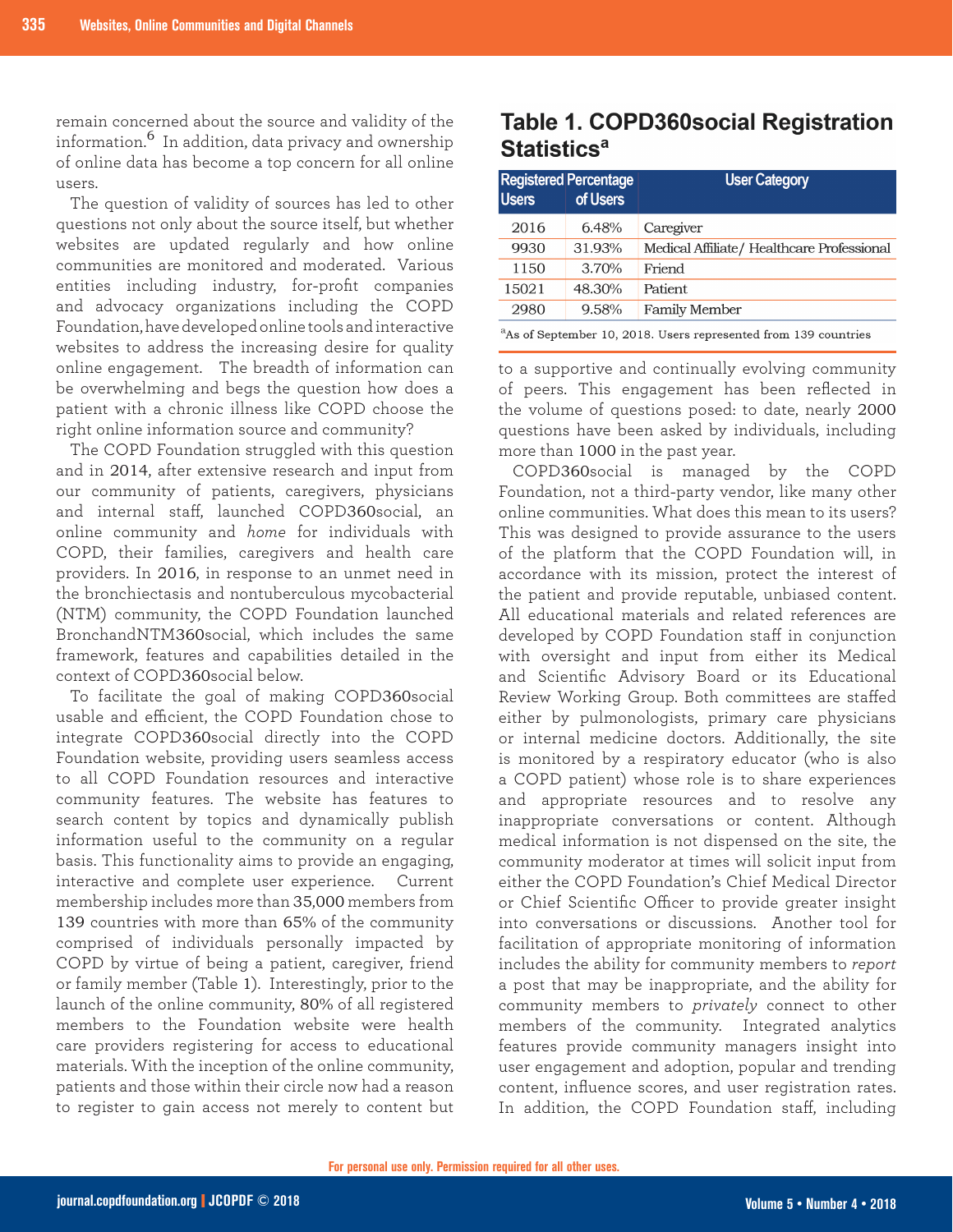respiratory therapists, public policy experts and researchers, provide non-medical, but valuable insight into many questions posed on the site. In a recent article by Stellefson et al, COPD360social is described as "uniquely blending transactional computermediated communication techniques with evidencebased processes for creating and delivering chronic disease self-management education."<sup>7</sup>

In addition to providing education and a source of camaraderie for patients and families, the COPD360social platform serves as a tool in the cultivation of COPD patients to support and participate in meaningful research. It also serves as a foundation for the collection of real-world data, helping us turn anecdotes into signals for research. The concept that online communities cannot only impact research, but can help drive patient-centric research is novel and is increasingly becoming an expectation from possible supporters.<sup>8</sup> For example, in 2014, Genetech signed a 5-year data access deal with the online patient community "Patients Like Me" to address "persistent problems in its clinical trials."9 While perhaps not the original intent of COPD360social or BronchandNTM360social, the concept that the community platform can provide a forum for research is exciting and emerging. As an example, COPD360social has been used to *test* an idea or theory with a simple post on the site. Should they choose to, patients can respond to a concept and the rapid response and ability to collect data quickly can save researchers hours of guesswork. In addition, COPD360social may be utilized more formally in research as well. The ability to conduct surveys, access

private online focus groups and utilize a resource for dissemination of research via online social platforms is a growing interest for researchers. It is important to note that all research, should, of course, be conducted with the proper regulatory pieces in place.

We return to our original question, **"Is there evidence to suggest that we should not just 'accept the existence of' online health care communities but rather,** *embrace* **them for the education, peerto-peer support and other opportunities they offer?"** It is the opinion of the authors that if information is provided by reputable sources and monitored to ensure quality, the answer is indisputable. Not only is access to online health information and communities inevitable, it is also invaluable and has only begun to educate, engage and empower patients---and---to revolutionize how we currently view health care.

#### **Acknowledgements**

The authors would like to acknowledge and thank William Clark, Delia Prieto and Gretchen McCreary for the exceptional job they do daily in making the COPD Foundation's online communities educational, supportive destinations for individuals suffering from COPD and bronchiectasis/NTM. The authors thank Byron Thomashow, MD and Barbara Yawn, MD for the continual guidance, perspective and leadership they provide not only to COPD360social, but to the COPD community in general. The authors also acknowledge and thank the late John W. Walsh for his never-ending passion and quest for new ideas and his foresight and trust of evolving technologies which allowed COPD360social to become a reality.